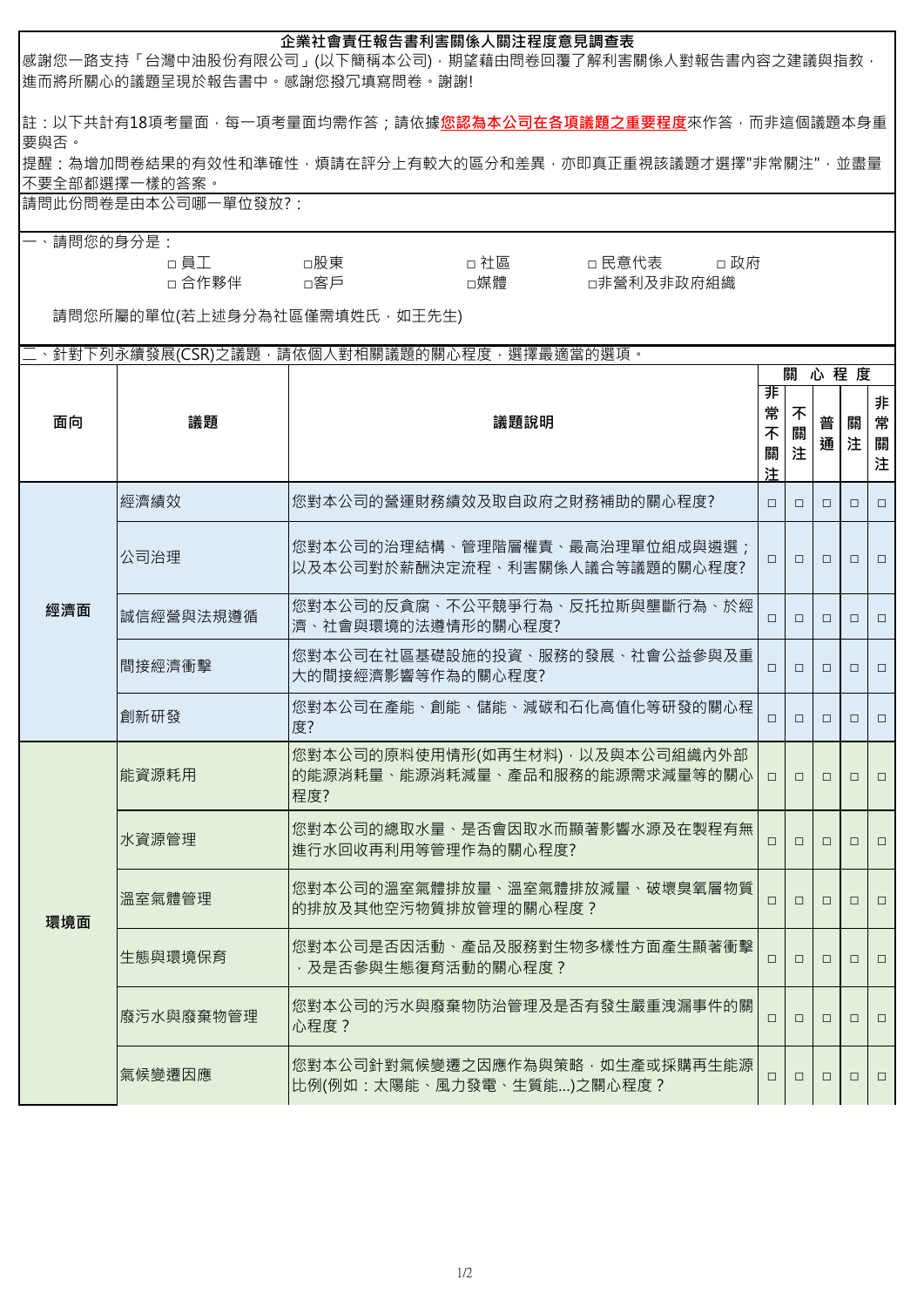| 社會面 | 人才招募與留仟   | 您對本公司人員新進率、離職率、福利與育嬰留職停薪後復職率等變<br>化;以及本公司員工受教育訓練時數、定期績效與職業發展檢核,及 <br>提升員工職能及過渡協助方案的關心程度? | $\Box$ | $\Box$ | $\Box$ | $\Box$ | $\Box$ |
|-----|-----------|------------------------------------------------------------------------------------------|--------|--------|--------|--------|--------|
|     | 員工權益與多元平等 | 您對本公司於員工多元化、性別平等、反歧視、人權議題(如原住<br>民、童工等),以及員工的權益(如勞資會議、工會等)的關心程度?                         | $\Box$ | $\Box$ | $\Box$ | $\Box$ | $\Box$ |
|     | 職場安全與健康   | 您對本公司職災與缺勤比率、職業病防止,以及是否將健康與安全相<br>關議題納入團體協約;以及本公司是否有營運據點和供應商強迫勞動  <br>之重大風險的關心程度?        | $\Box$ | $\Box$ | $\Box$ | $\Box$ | $\Box$ |
|     | 顧客權益與產品安全 | 您對本公司的產品和服務對健康安全的衝擊評估、產品和服務違反法<br>規事件;以及本公司是否發生侵犯客戶隱私或遺失客戶資料的投訴事  <br>件的關心程度?            | $\Box$ | $\Box$ | $\Box$ | $\Box$ | $\Box$ |
|     | 供應商管理     | 您對本公司篩選供應商之準則,與其風險管理,並針對具有負面衝擊<br>之供應商所採取的行動;以及綠色採購與當地採購的關心程度?                           | 0      | $\Box$ | $\Box$ | $\Box$ | $\Box$ |
|     | 緊急事件預防與處置 | 您對本公司緊急事件預防管理;對於受緊急事件影響之對象,其後續<br>安置處理方案;以及安全事件演練次數與種類之關心程度?                             | $\Box$ | $\Box$ | $\Box$ | $\Box$ | $\Box$ |
|     | 社會共融經營    | 您對本公司於社會的策略規劃與績效作為,以及在營運據點中,是否<br>對當地社區進行溝通、發展計畫及負面衝擊評估等行動的關心程度?                         | $\Box$ | $\Box$ | $\Box$ | $\Box$ | $\Box$ |